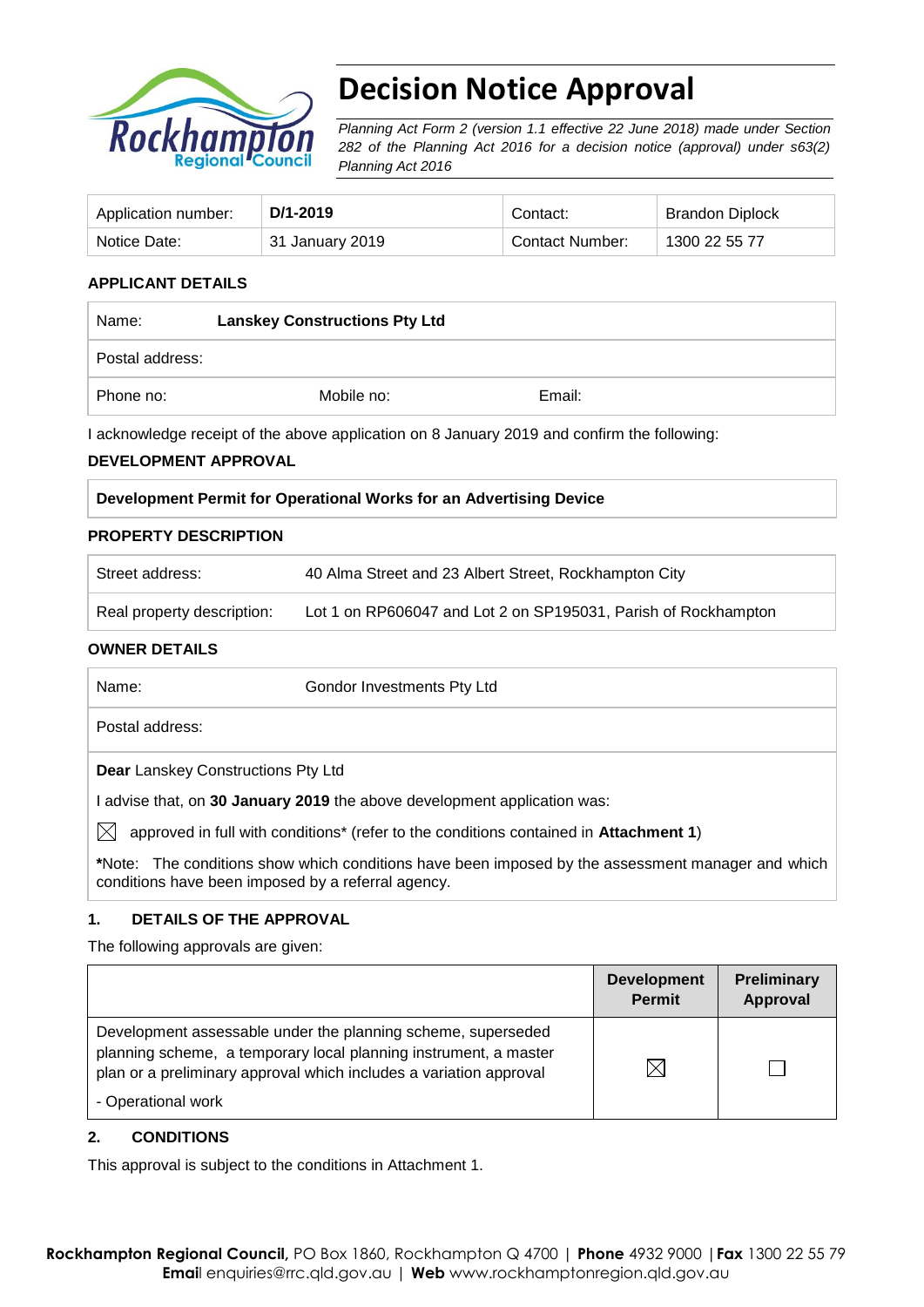#### **3. FURTHER DEVELOPMENT PERMITS REQUIRED**

Please be advised that the following development permits are required to be obtained before the development can be carried out:

| Type of development permit required |                          | Subject of the required development permit |  |
|-------------------------------------|--------------------------|--------------------------------------------|--|
|                                     | Building Works           |                                            |  |
| $\boldsymbol{4}$                    | <b>REFERRAL AGENCIES</b> | NIL                                        |  |

#### **5. THE APPROVED PLANS**

#### **The approved development must be completed and maintained generally in accordance with the approved drawings and documents:**

| <b>Plan/Document Name</b> | Plan/Document Reference | Dated             |
|---------------------------|-------------------------|-------------------|
| Site Plan                 | DA-102, Issue A         | 13 September 2018 |
| Elevations                | DA-301, Issue A         | 13 September 2018 |
| <b>Signage Details</b>    | DA-801, Issue A         | 13 September 2018 |

#### **6. CURRENCY PERIOD FOR THE APPROVAL (s.85 of the** *Planning Act***)**

The standard currency periods stated in section 85 of *Planning Act 2016* apply to each aspect of development in this approval, if not stated in the conditions of approval attached.

#### **7. STATEMENT OF REASONS**

| Description of the<br>development          | The proposed development is for Operational Works for Advertising Devices<br>(Pylon Sign, Wall Sign and Fascia Sign)                                                                                                                                                                                                                                            |  |  |
|--------------------------------------------|-----------------------------------------------------------------------------------------------------------------------------------------------------------------------------------------------------------------------------------------------------------------------------------------------------------------------------------------------------------------|--|--|
| <b>Reasons for Decision</b>                | The proposal supports the existing use as a service station and will not<br>a)<br>impact the amenity of surrounding uses; and                                                                                                                                                                                                                                   |  |  |
|                                            | b)<br>Assessment of the development against the relevant zone purpose,<br>planning scheme codes and planning scheme policies demonstrates<br>that the proposed development will not cause significant adverse<br>impacts on the surrounding natural environment, built environment and<br>infrastructure, community facilities, or local character and amenity. |  |  |
| <b>Assessment</b><br><b>Benchmarks</b>     | The proposed development was assessed against the following assessment<br>benchmarks:                                                                                                                                                                                                                                                                           |  |  |
|                                            | Advertising Devices Code; and                                                                                                                                                                                                                                                                                                                                   |  |  |
|                                            | Low-Medium Density Residential Zone Code.<br>٠                                                                                                                                                                                                                                                                                                                  |  |  |
| <b>Matters prescribed by</b><br>regulation | List any matters prescribed by a regulation<br>$\bullet$                                                                                                                                                                                                                                                                                                        |  |  |

#### **8. APPEAL RIGHTS**

The rights of an applicant to appeal to a tribunal or the Planning and Environment Court against a decision about a development application are set out in chapter 6, part 1 of the *Planning Act 2016*. There may also be a right to make an application for a declaration by a tribunal (see chapter 6, part 2 of the *Planning Act 2016).*

#### *Appeal by an applicant*

An applicant for a development application may appeal to the Planning and Environment Court against the following:

- the refusal of all or part of the development application
- a provision of the development approval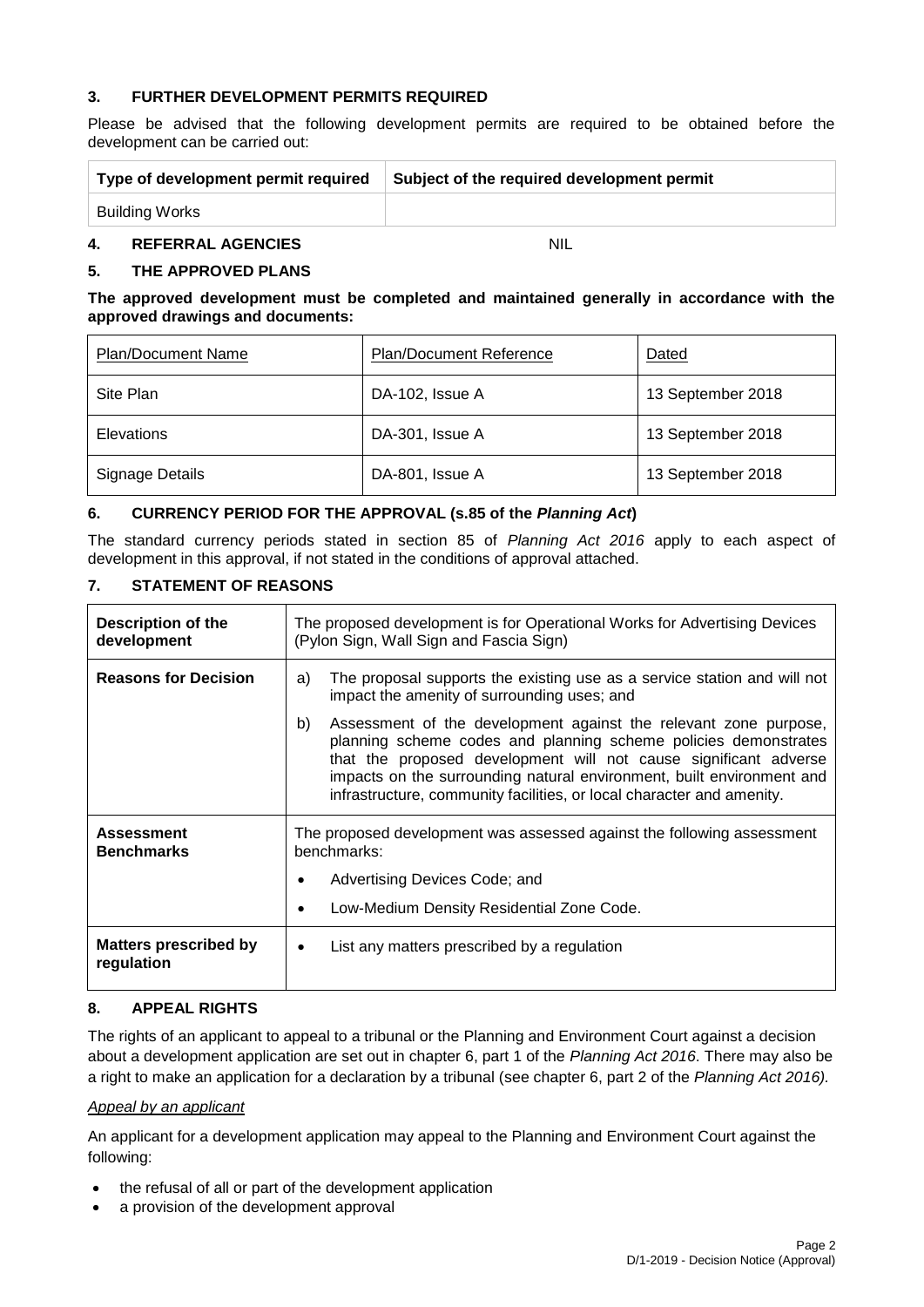- the decision to give a preliminary approval when a development permit was applied for
- a deemed refusal of the development application.

An applicant may also have a right to appeal to the Development tribunal. For more information, see schedule 1 of the *Planning Act 2016*.

The timeframes for starting an appeal in the Planning and Environment Court are set out in section 229 of the *Planning Act 2016*.

**Attachment 2** is an extract from the *Planning Act 2016* that sets out the applicant's appeal rights and the appeal rights of a submitter.

#### **9. WHEN THE DEVELOPMENT APPROVAL TAKES EFFECT**

This development approval takes effect:

From the time the decision notice is given – if there is no submitter and the applicant does not appeal the decision to the court.

Or

When the submitter's appeal period ends  $-$  if there is a submitter and the applicant does not appeal the decision to the court.

Or

Subject to the decision of the court, when the appeal is finally decided  $-$  if an appeal is made to the court.

#### **10. ASSESSMENT MANAGER**

| Name: | <b>Philip Benfield</b><br><b>OPERATIONAL WORKS</b> | Signature: | Date: 31 January 2019 |  |
|-------|----------------------------------------------------|------------|-----------------------|--|
|       | <b>ADMINISTRATOR</b>                               |            |                       |  |
|       |                                                    |            |                       |  |

#### **Attachment 1 – Conditions of the approval**

*Part 1* **–** *Conditions imposed by the assessment manager [Note: where a condition is imposed about infrastructure under Chapter 4 of the Planning Act 2016, the relevant provision of the Act under which this condition was imposed must be specified.]*

#### **Attachment 2—Extract on appeal rights**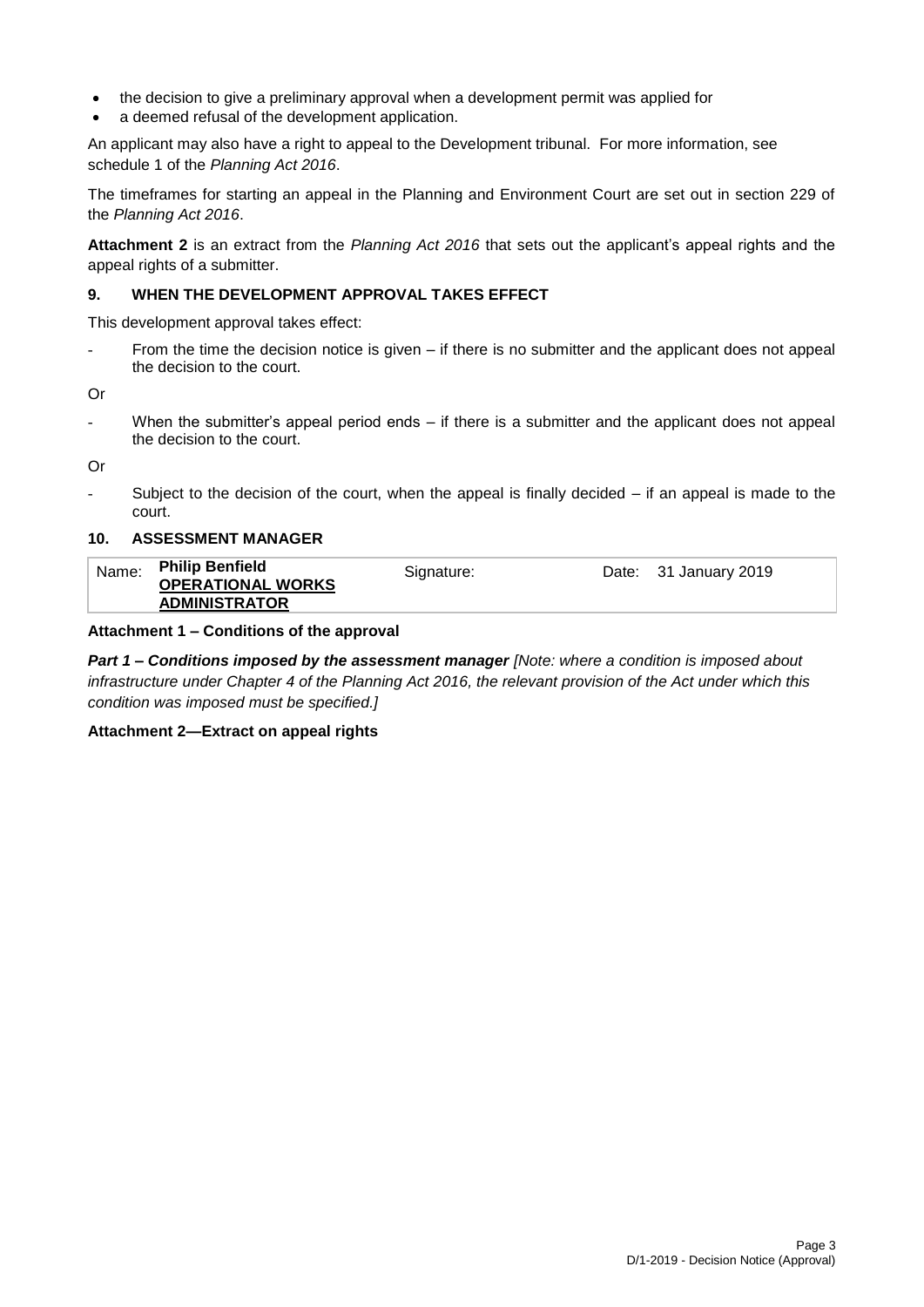

# **Attachment 1 – Part 1 Rockhampton Regional Council Conditions**

*Planning Act 2016*

# **1.0 ADMINISTRATION**

- 1.1 The Developer is responsible for ensuring compliance the Conditions of the approval by an employee, agent, contractor or invitee of the Developer.
- 1.2 Where these Conditions refer to "Council" in relation to requiring Council to approve or to be satisfied as to any matter, or conferring on the Council a function, power or discretion, that role of the Council may be fulfilled in whole or in part by a delegate appointed for that purpose by the Council.
- 1.3 All conditions of this approval must be undertaken and completed to the satisfaction of Council, at no cost to Council.
- 1.4 The following further development permits are required prior to the commencement of any works on the site:

1.4.1 Building Works.

1.5 Unless otherwise stated, all works must be designed, constructed and maintained in accordance with the relevant Council policies, guidelines and standards.

# **2.0 APPROVED PLANS AND DOCUMENTS**

2.1 The approved advertising device must be completed and maintained generally in accordance with the approved drawings and documents, except where amended by the conditions of this permit.

| <b>Plan/Document Reference</b><br><b>Plan/Document Name</b> |                 | Dated             |
|-------------------------------------------------------------|-----------------|-------------------|
| <b>Site Plan</b>                                            | DA-102, Issue A | 13 September 2018 |
| Elevations                                                  | DA-301, Issue A | 13 September 2018 |
| Signage Details                                             | DA-801, Issue A | 13 September 2018 |

- 2.2 A set of the above approved plans are returned to you as the Consultant. The Consultant is to supply one (1) Approved set to the contractor to be retained on site at all times during construction.
- 2.3 Where there is any conflict between the conditions of this approval and the details shown on the approved plans and documents, the conditions of approval must prevail.
- 2.4 Where conditions require the above plans or documents to be amended, the revised document(s) must be submitted for endorsement by Council prior to the submission of a Development Application for Building Works.
- 2.5 Any proposed changes to the approved stamped plans during the works will be generally considered minor amendments and require Council's approval. The stamped amended plans and a covering letter will be forwarded to the applicant.

# **3.0 OPERATING PROCEDURE**

- 3.1 All advertising devices must only display or advertise a matter associated with the primary purpose for which the premises are used, or the purpose stated in this approval.
- 3.2 All text and images displayed on the approved advertising device: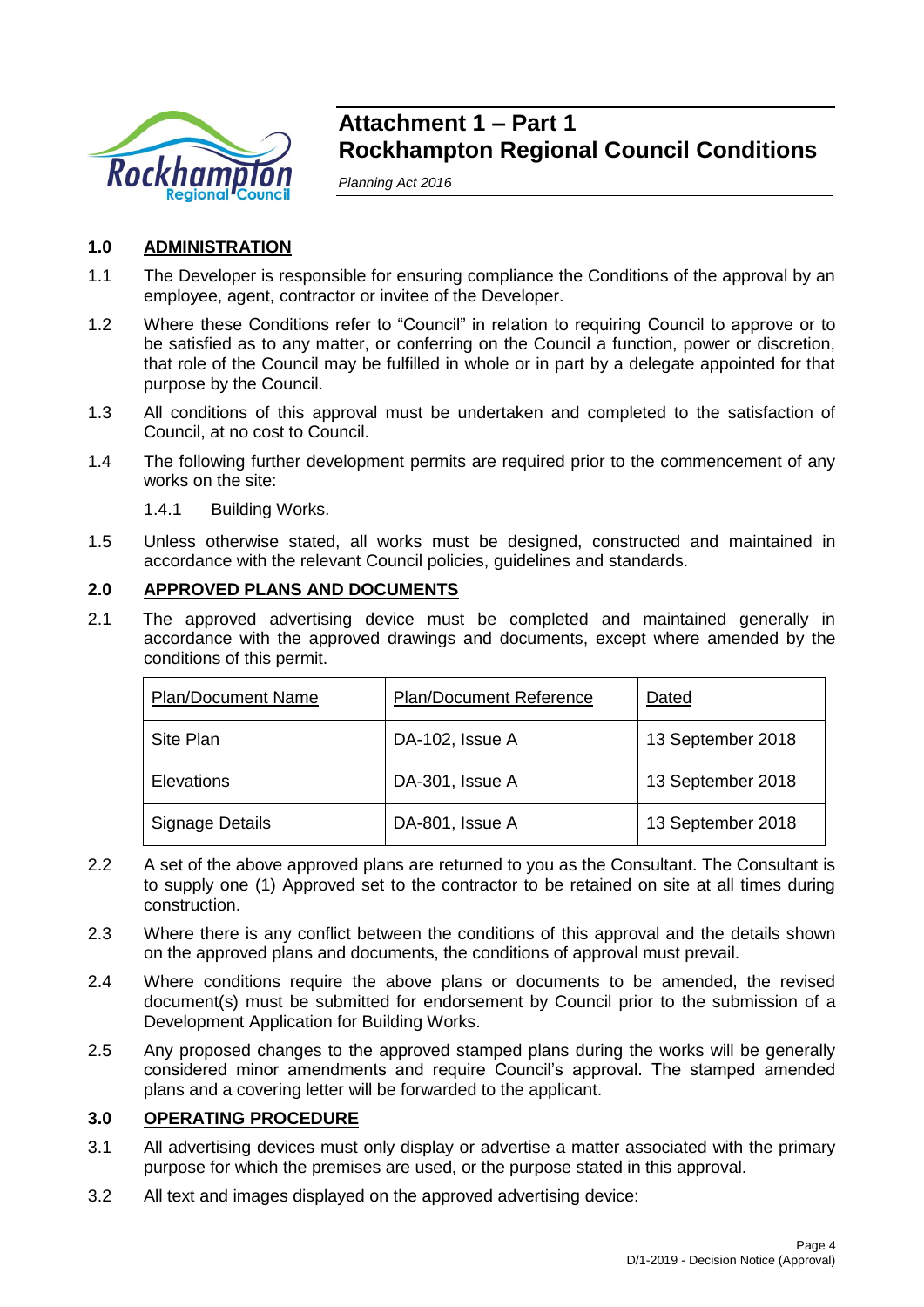- 3.2.1 must be static;
- 3.2.2 must not imitate a traffic control device, move contrary to any traffic control device or include traffic instructions (for example 'stop'); and
- 3.2.3 must not involve moving parts or flashing lights.
- 3.3 Any lighting devices associated with the advertising device, such as sensory lighting, must be positioned on the site and shielded so as not to cause glare or other nuisance to nearby residents or motorists. Night lighting must be designed, constructed and operated in accordance with '*Australian Standard AS4282 – Control of the obtrusive effects of outdoor*  lighting' and 'Civil Aviation Safety Authority (CASA) Guidelines: Lighting in the vicinity of *aerodromes: Advice to lighting designers'.*

# **4.0 ILLUMINANCE AND LUMINANCE**

4.1 Luminance levels of the advertising device must not exceed the applicable levels listed in Table 2 below.

### **Table 2: Luminance levels for Advertising Devices (Source: OMA)**

| <b>Lighting Condition</b>                  | Zone 1             | Zone 2             | Zone 3             |
|--------------------------------------------|--------------------|--------------------|--------------------|
| Full Sun on Sign face                      | Maximum<br>Output  | Maximum<br>Output  | Maximum<br>Output  |
| Day Time Luminance                         | 6000-7000<br>cd/m2 | 6000-7000<br>cd/m2 | 6000-7000<br>cd/m2 |
| Morning/Evening/Twilight/inclement weather | 1000 cd/m2         | 700 cd/m2          | 600 cd/m2          |
| Night Time                                 | 500 cd/m2          | 350 cd/m2          | 300 cd/m2          |

Note:

- Zone 1 very high ambient off street lighting i.e. central city locations
- Zone 2 high to medium off street ambient lighting
- Zone 3 low levels of off street ambient lighting, i.e. most residential areas, rural areas.

# **5.0 ASSET MANAGEMENT**

- 5.1 Any damage to, or alterations necessary, to electricity, telephone, water mains, sewerage mains, stormwater drains, and/or public utility installations resulting from the development or in connection with the development, must be undertaken immediately, at no cost to Council, and completed within the following timeframes:
	- 5.1.1 where damage causes a hazard to pedestrian/traffic safety or interrupts a community service, immediately; or
	- 5.1.2 as soon as reasonably possible as agreed with Council.

# **6.0 ADVERTISING DEVICE CONSTRUCTION AND MAINTENANCE**

- 6.1 Council reserves the right for uninterrupted access to the site at all times during construction.
- 6.2 All Construction work and other associated activities are permitted only between 0630 hours and 1800 hours Monday to Saturday. No work is permitted on Sundays or public holidays. All requirements of the *Environmental Protection Act 1994* and the *Environmental Protection Regulation 2008* must be observed at all times.
- 6.3 All construction materials, waste, waste skips, machinery and contractors' vehicles must be located and stored or parked within the site.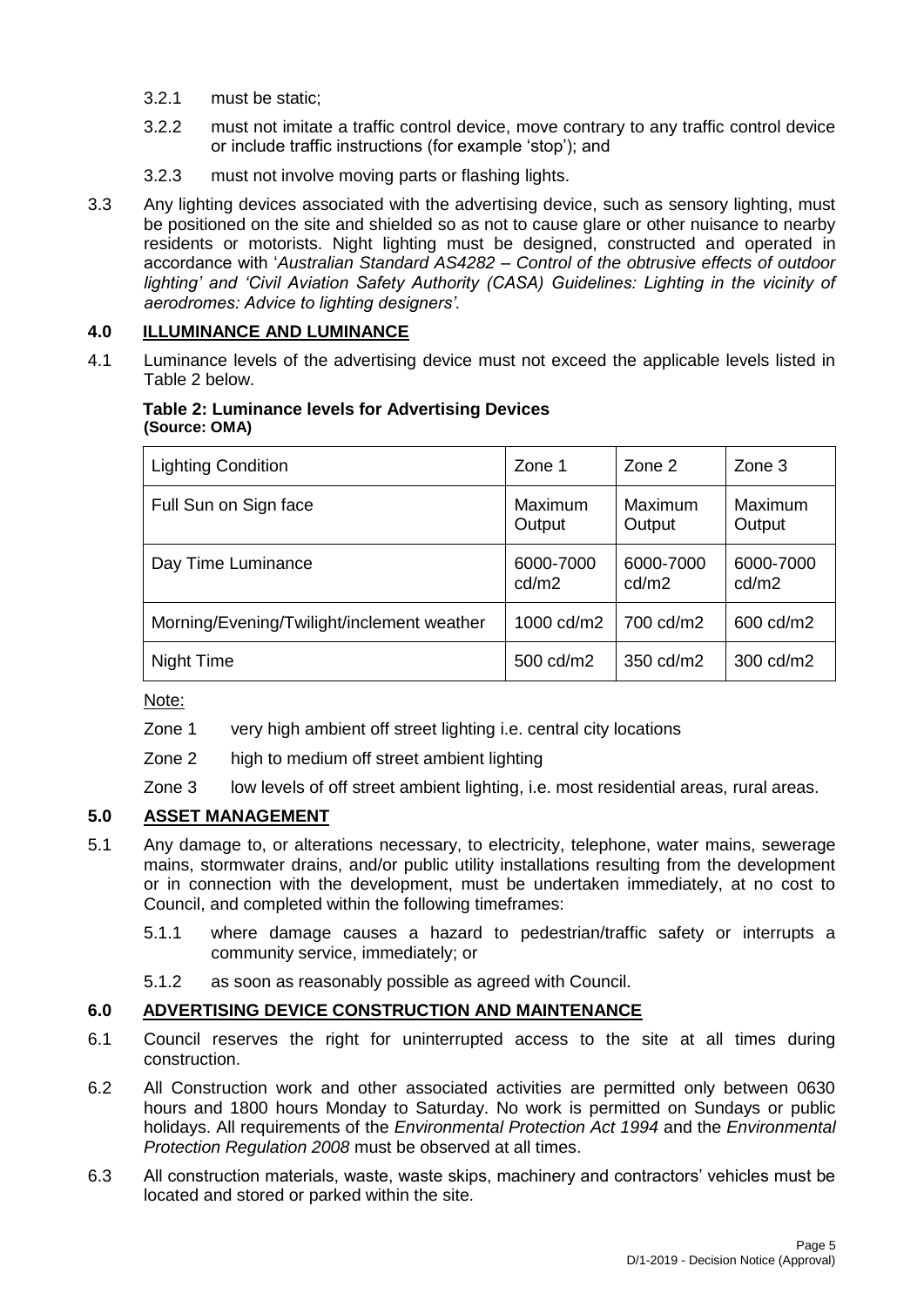- 6.4 Any proposed works within the vicinity (or zone of influence) of existing Council infrastructure will not adversely affect the integrity of the infrastructure. Any restoration works required on existing Council infrastructure as a result of proposed works will be at developer's expense.
- 6.5 All conduits, wiring, switches or other control apparatus installed on an Advertising Device must be concealed from general view, with control apparatus secured in a manner to prevent unauthorised entry and display setting tampering.
- 6.6 All electrical services and systems must comply with *Australian and New Zealand Standard AS/NZS 3000:2007* – "Electrical Installations".
- 6.7 All advertising devices must be maintained at all times on the premises by the owner of the premises to the same standard as it was when it was installed,

Be maintained in a safe, clean, condition that does not adversely impact the visual amenity

# **ADVISORY NOTES**

NOTE 1. Aboriginal Cultural Heritage Act, 2003

It is advised that under Section 23 of the *Aboriginal Cultural Heritage Act 2003*, a person who carries out an activity must take all reasonable and practicable measures to ensure the activity does not harm Aboriginal Cultural Heritage (the "cultural heritage duty of care"). Maximum penalties for breaching the duty of care are listed in the Aboriginal Cultural Heritage legislation. The information on Aboriginal Cultural Heritage is available on the Department of Aboriginal and Torres Strait Islander Partnerships website [www.datsip.qld.gov.au.](http://www.datsip.qld.gov.au/)

### NOTE 2. Asbestos Removal

Any demolition and/or removal works involving asbestos materials must be undertaken in accordance with the requirements of the *Work Health and Safety Act 2011* and the *Public Health Act 2005*.

# NOTE 3. General Environmental Duty

General environmental duty under the *Environmental Protection Act 1994* prohibits unlawful environmental nuisance caused by noise, aerosols, particles, dust, ash, fumes, light, odour or smoke beyond the boundaries of the development site during all stages of the development including earthworks, construction and operation.

### NOTE 4. General Safety Of Public During Construction

The *Work Health and Safety Act 2011* and *Manual of Uniform Traffic Control Devices* must be complied with in carrying out any construction works, and to ensure safe traffic control and safe public access in respect of works being constructed on a road.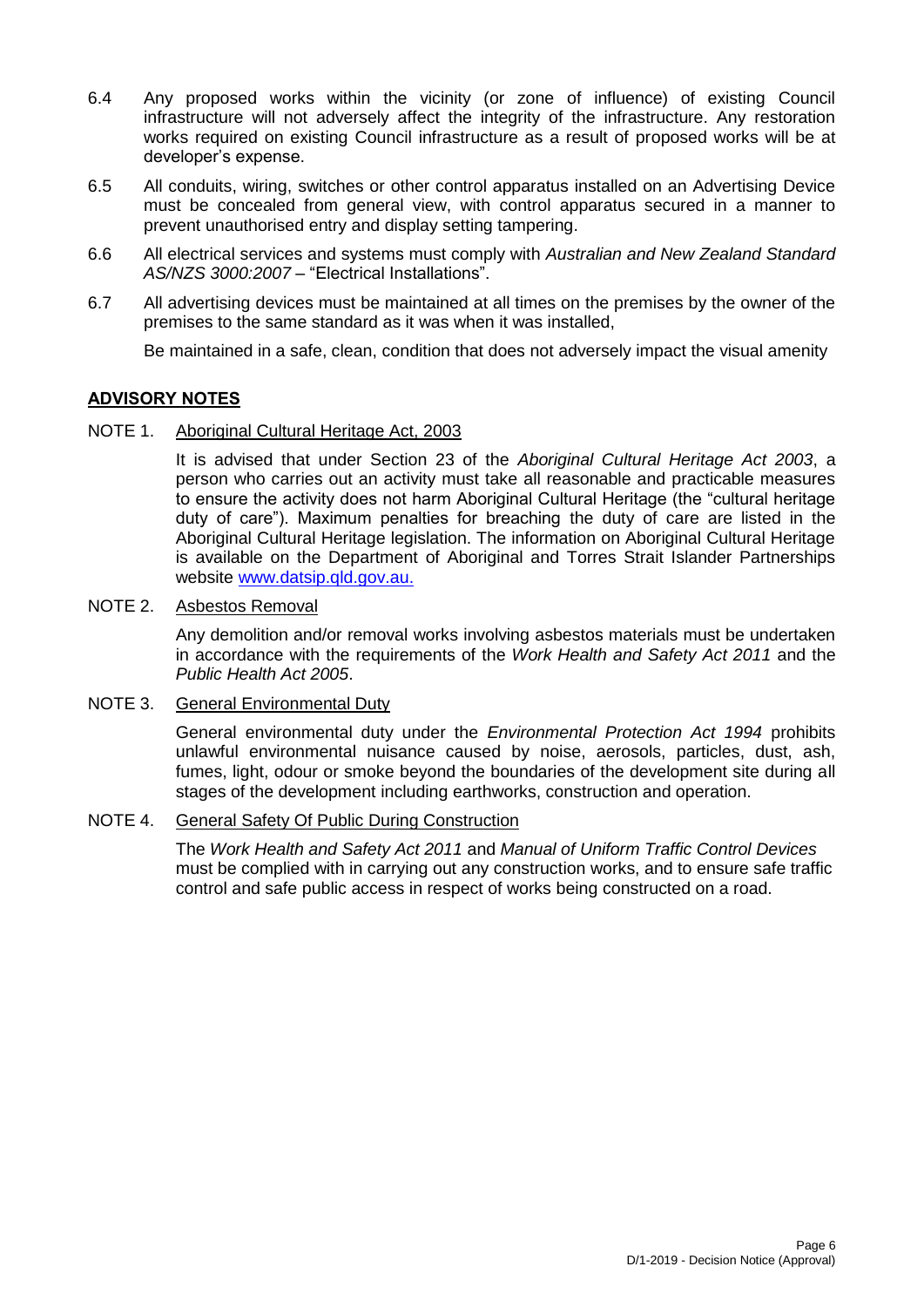

# **Attachment 2 - Appeal Rights**

*PLANNING ACT 2016*

The following is an extract from the *Planning Act 2016 (Chapter 6)*

#### *Appeal rights*

### *229 Appeals to tribunal or P&E Court*

- (1) Schedule 1 states—
	- (a) matters that may be appealed to— (i)either a tribunal or the P&E Court; or (ii)only a tribunal; or (iii)only the P&E Court; and
	- (b) the person—
		- (i)who may appeal a matter (the **appellant**); and (ii)who is a respondent in an appeal of the matter; and (iii)who is a co-respondent in an appeal of the matter; and
		- (iv)who may elect to be a co-respondent in an appeal of the matter.
- (2) An appellant may start an appeal within the appeal period.
- (3) The **appeal period** is—
	- (a) for an appeal by a building advisory agency—10 business days after a decision notice for the decision is given to the agency or
	- (b) for an appeal against a deemed refusal—at any time after the deemed refusal happens; or
	- (c) for an appeal against a decision of the Minister, under chapter 7, part 4, to register premises or to renew the registration of premises—20 business days after a notice is published under section 269(3)(a) or (4); or
	- (d) for an appeal against an infrastructure charges notice— 20 business days after the infrastructure charges notice is given to the person; or
	- (e) for an appeal about a deemed approval of a development application for which a decision notice has not been given—30 business days after the applicant gives the deemed approval notice to the assessment manager; or
	- (f) for any other appeal—20 business days after a notice of the decision for the matter, including an enforcement notice, is given to the person.

#### Note—

See the P&E Court Act for the court's power to extend the appeal period.

- (4) Each respondent and co-respondent for an appeal may be heard in the appeal.
- (5) If an appeal is only about a referral agency's response, the assessment manager may apply to the tribunal or P&E Court to withdraw from the appeal.
- (6) To remove any doubt, it is declared that an appeal against an infrastructure charges notice must not be about—
	- (a) the adopted charge itself; or
	- (b) for a decision about an offset or refund—
		- (i) the establishment cost of trunk infrastructure identified in a LGIP; or
		- (ii) the cost of infrastructure decided using the method
	- included in the local government's charges resolution.
- **230 Notice of appeal**
- (1) An appellant starts an appeal by lodging, with the registrar of the tribunal or P&E Court, a notice of appeal that—
	- (a) is in the approved form; and
	- (b) succinctly states the grounds of the appeal.
- (2) The notice of appeal must be accompanied by the required fee.
- (3) The appellant or, for an appeal to a tribunal, the registrar must, within the service period, give a copy of the notice of appeal to—
- (a) the respondent for the appeal; and
- (b) each co-respondent for the appeal; and
- (c) for an appeal about a development application under schedule 1, table 1, item 1—each principal submitter for the development application; and
- (d) for an appeal about a change application under schedule 1, table 1, item 2—each principal submitter for the change application; and
- (e) each person who may elect to become a co-respondent for the appeal, other than an eligible submitter who is not a principal submitter in an appeal under paragraph (c) or (d); and
- (f) for an appeal to the P&E Court—the chief executive; and
- (g) for an appeal to a tribunal under another Act—any other person who the registrar considers appropriate.
- (4) The **service period** is—
	- (a) if a submitter or advice agency started the appeal in the P&E Court—2 business days after the appeal is started; or
	- (b) otherwise—10 business days after the appeal is started.
- (5) A notice of appeal given to a person who may elect to be a co-respondent must state the effect of subsection
- (6) A person elects to be a co-respondent by filing a notice of election, in the approved form, within 10 business days after the notice of appeal is given to the person*.*
- **231 Other appeals**
- (1) Subject to this chapter, schedule 1 and the P&E Court Act, unless the Supreme Court decides a decision or other matter under this Act is affected by jurisdictional error, the decision or matter is non-appealable.
- (2) The Judicial Review Act 1991, part 5 applies to the decision or matter to the extent it is affected by jurisdictional error.
- (3) A person who, but for subsection (1) could have made an application under the Judicial Review Act 1991 in relation to the decision or matter, may apply under part 4 of that Act for a statement of reasons in relation to the decision or matter.
- (4) In this section— **decision** includes—
	- (a) conduct engaged in for the purpose of making a decision; and
	- (b) other conduct that relates to the making of a decision; and
	- (c) the making of a decision or the failure to make a decision; and
	- (d) a purported decision; and
	- (e) a deemed refusal.

**non-appealable**, for a decision or matter, means the decision or matter—

- (a) is final and conclusive; and
- (b) may not be challenged, appealed against, reviewed, quashed, set aside or called into question in any other way under the Judicial Review Act 1991 or otherwise, whether by the Supreme Court, another court, a tribunal or another entity; and
- (c) is not subject to any declaratory, injunctive or other order of the Supreme Court, another court, a tribunal or another entity on any ground.

#### **232 Rules of the P&E Court**

- (1) A person who is appealing to the P&E Court must comply with the rules of the court that apply to the appeal.
- (2) However, the P&E Court may hear and decide an appeal even if the person has not complied with rules of the P&E Court.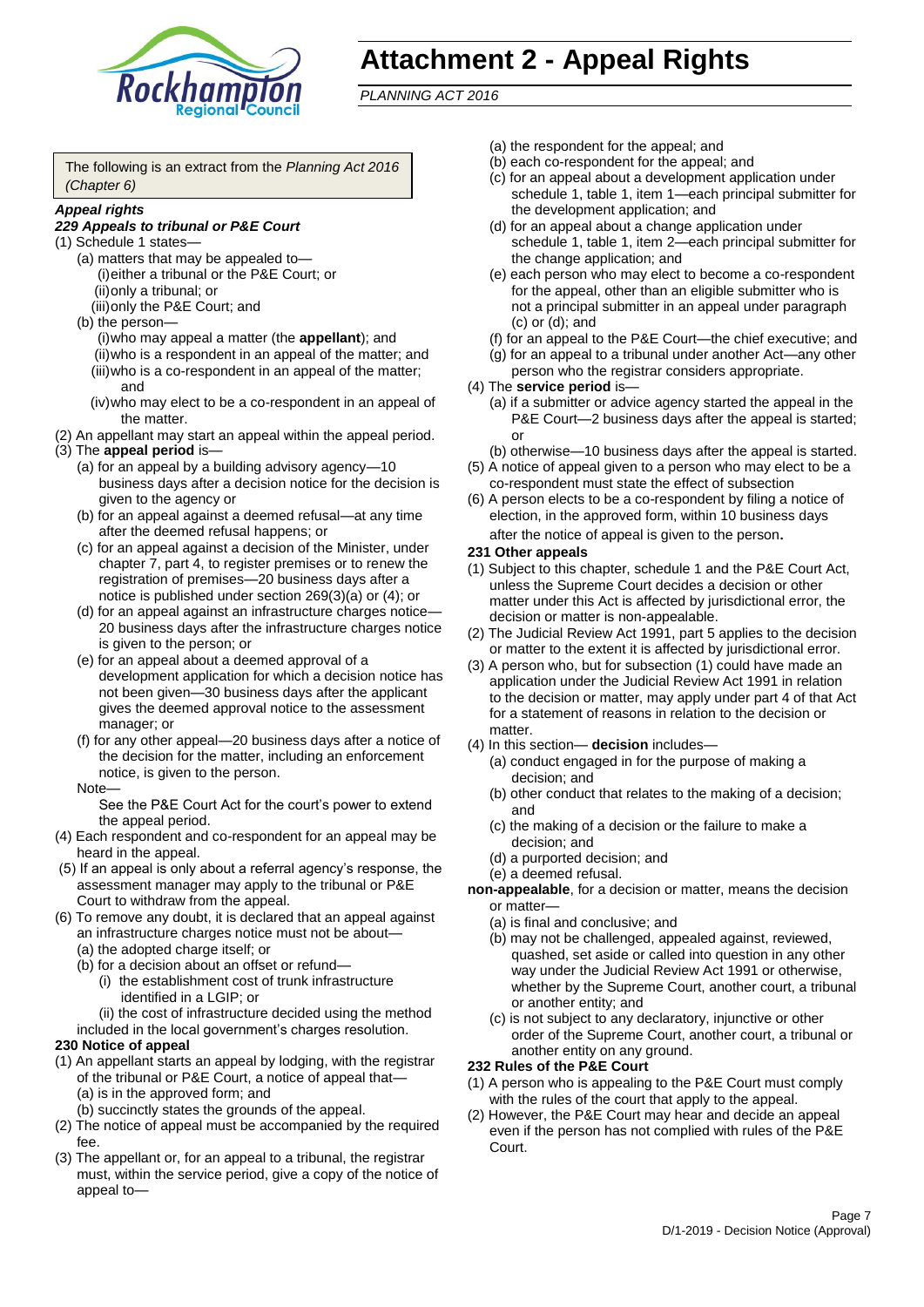

# **Appeal Rights**

*PLANNING ACT 2016*

# **Schedule 1**

#### **Appeals section 229 1 Appeal rights and parties to appeals**

- (1) Table 1 states the matters that may be appealed to—(a) the P&E court; or (b) a tribunal.
- (2) However, table 1 applies to a tribunal only if the matter involves—
	- (a) the refusal, or deemed refusal of a development application, for—
	- (i) a material change of use for a classified building; or
	- (ii) operational work associated with building work, a retaining wall, or a tennis court; or
	- (b) a provision of a development approval for—
	- (i) a material change of use for a classified building; or
- (ii) operational work associated with building work, a retaining wall, or a tennis court; or
	- (c) if a development permit was applied for—the decision to give a preliminary approval for—
		- (i) a material change of use for a classified building; or
	- (ii) operational work associated with building work, a retaining wall, or a tennis court; or
	- (d) a development condition if—
		- (i) the development approval is only for a material change of use that involves the use of a building classified under the Building Code as a class 2 building; and
		- (ii) the building is, or is proposed to be, not more than 3 storeys; and
		- (iii) the proposed development is for not more than 60 sole-occupancy units; or
	- (e) a decision for, or a deemed refusal of, an extension application for a development approval that is only for a material change of use of a classified building; or
	- (f) a decision for, or a deemed refusal of, a change application for a development approval that is only for a material change of use of a classified building; or
	- (g) a matter under this Act, to the extent the matter relates to—
		- (i) the Building Act, other than a matter under that Act that may or must be decided by the Queensland Building and Construction Commission; or
		- (ii) the Plumbing and Drainage Act, part 4 or 5; or
	- (h) a decision to give an enforcement notice in relation to a matter under paragraphs (a) to (g); or
	- (i) a decision to give an infrastructure charges notice; or
	- (j) the refusal, or deemed refusal, of a conversion application; or
	- (k) a matter that, under another Act, may be appealed to the tribunal; or
	- (l) a matter prescribed by regulation.
- (3) Also, table 1 does not apply to a tribunal if the matter

involves—

- (a) for a matter in subsection  $(2)(a)$  to  $(d)$ 
	- (i) a development approval for which the development application required impact assessment; and
	- (ii) a development approval in relation to which the assessment manager received a properly made submission for the development application; or
- (b) a provision of a development approval about the identification or inclusion, under a variation approval, of a matter for the development.
- (4) Table 2 states the matters that may be appealed only to the P&E Court.
- (5) Table 3 states the matters that may be appealed only to the tribunal.
- (6) In each table—
	- (a) column 1 states the appellant in the appeal; and
	- (b) column 2 states the respondent in the appeal; and
	- (c) column 3 states the co-respondent (if any) in the appeal; and
	- (d) column 4 states the co-respondents by election (if any) in the appeal.
- (7) If the chief executive receives a notice of appeal under section 230(3)(f), the chief executive may elect to be a corespondent in the appeal.

| Table 1<br>Appeals to the P&E Court and, for certain matters, to a tribunal                                                                                                                                                                                                                                                                    |                           |                                         |                                                       |  |
|------------------------------------------------------------------------------------------------------------------------------------------------------------------------------------------------------------------------------------------------------------------------------------------------------------------------------------------------|---------------------------|-----------------------------------------|-------------------------------------------------------|--|
| 1. Development applications<br>An appeal may be made against-<br>(a) the refusal of all or part of the development application; or<br>(b) the deemed refusal of the development application; or<br>(c) a provision of the development approval; or<br>(d) if a development permit was applied for-the decision to give a preliminary approval. |                           |                                         |                                                       |  |
| Column 1                                                                                                                                                                                                                                                                                                                                       | Column 2                  | Column 3                                | Column 4                                              |  |
| Appellant                                                                                                                                                                                                                                                                                                                                      | Respondent                | Co-respondent                           | Co-respondent by election                             |  |
| (if any)<br>$($ if any $)$                                                                                                                                                                                                                                                                                                                     |                           |                                         |                                                       |  |
| The applicant                                                                                                                                                                                                                                                                                                                                  | The assessment<br>manager | If the appeal is about<br>a concurrence | 1 A concurrence agency that is<br>not a co-respondent |  |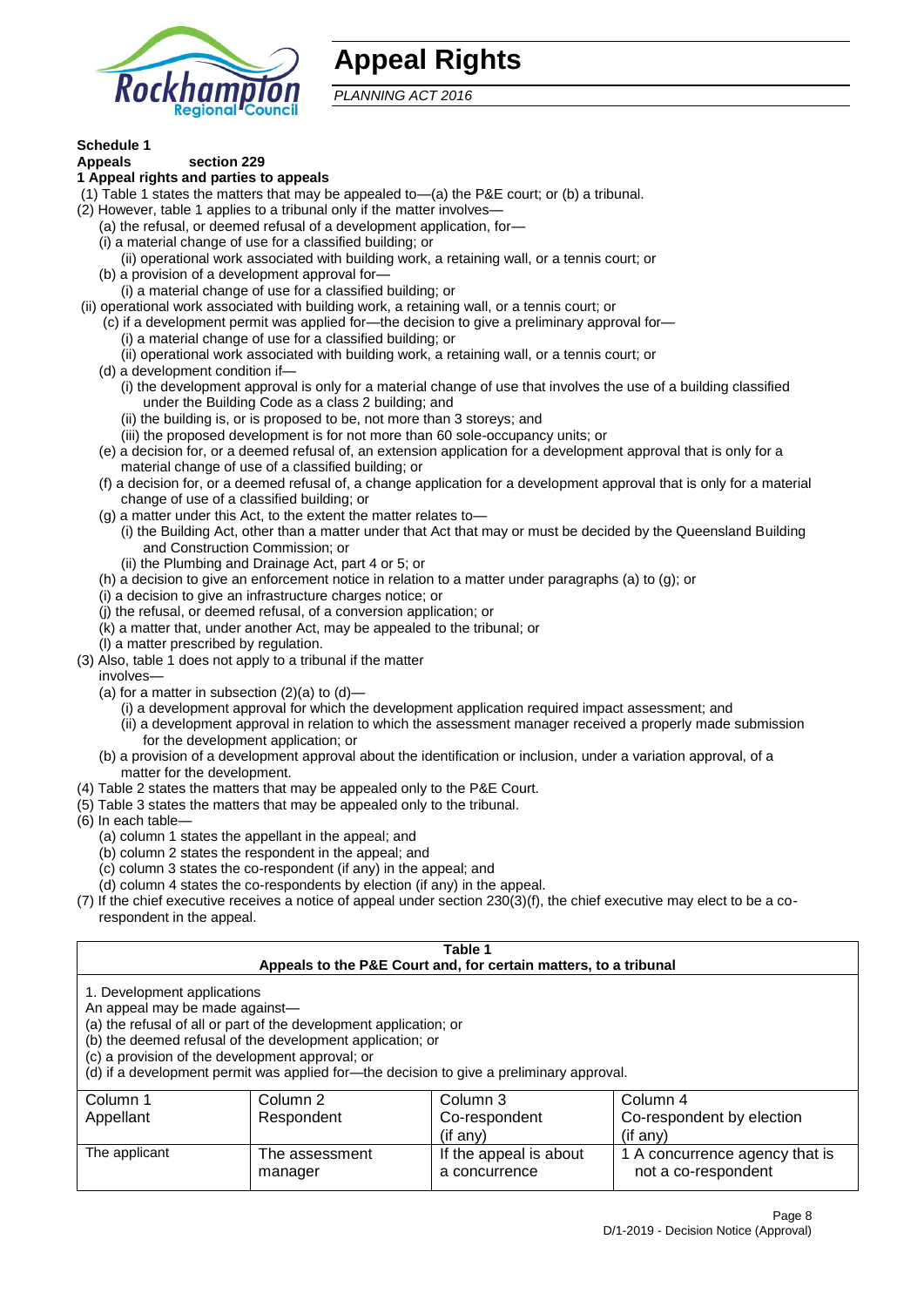| Table 1<br>Appeals to the P&E Court and, for certain matters, to a tribunal                                                                                                                                          |                                   |                                                                 |                                                                                                                                                                                                                                                                                                                                                 |  |
|----------------------------------------------------------------------------------------------------------------------------------------------------------------------------------------------------------------------|-----------------------------------|-----------------------------------------------------------------|-------------------------------------------------------------------------------------------------------------------------------------------------------------------------------------------------------------------------------------------------------------------------------------------------------------------------------------------------|--|
|                                                                                                                                                                                                                      |                                   | agency's referral<br>response-the<br>concurrence agency         | 2 If a chosen Assessment<br>manager is the respondent-<br>the prescribed assessment<br>manager<br>3 Any eligible advice agency for<br>the application<br>4 Any eligible submitter for the<br>application                                                                                                                                        |  |
| 2. Change applications<br>An appeal may be made against-<br>(b) a deemed refusal of a change application.                                                                                                            |                                   |                                                                 | (a) a responsible entity's decision for a change application, other than a decision made by the P&E court; or                                                                                                                                                                                                                                   |  |
| Column 1<br>Appellant                                                                                                                                                                                                | Column <sub>2</sub><br>Respondent | Column <sub>3</sub><br>Co-respondent<br>(if any)                | Column 4<br>Co-respondent by election<br>(if any)                                                                                                                                                                                                                                                                                               |  |
| 1 The applicant<br>2 If the responsible<br>entity is the<br>assessment<br>manager-an<br>affected entity that<br>gave a pre-request<br>notice or response<br>notice                                                   | The responsible<br>entity         | If an affected entity<br>starts the appeal-the<br>applicant     | 1 A concurrence agency for the<br>development application<br>2 If a chosen assessment<br>manager is the respondent-<br>the prescribed assessment<br>manager<br>3 A private certifier for the<br>development application<br>4 Any eligible advice agency for<br>the change application<br>5 Any eligible submitter for the<br>change application |  |
| 3. Extension applications<br>An appeal may be made against-<br>(a) the assessment manager's decision about an extension application; or<br>(b) a deemed refusal of an extension application.                         |                                   |                                                                 |                                                                                                                                                                                                                                                                                                                                                 |  |
| Column 1<br>Appellant                                                                                                                                                                                                | Column <sub>2</sub><br>Respondent | Column 3<br>Co-respondent<br>(if any)                           | Column 4<br>Co-respondent by election<br>(if any)                                                                                                                                                                                                                                                                                               |  |
| 1 The applicant<br>1<br>$\overline{2}$<br>For a matter other<br>than a deemed<br>refusal of an<br>extension<br>application $-$ a<br>concurrence<br>agency, other than<br>the chief executive,<br>for the application | The assessment<br>manager         | If a concurrence<br>agency starts the<br>appeal - the applicant | If a chosen assessment<br>manager is the respondent - the<br>prescribed assessment manager                                                                                                                                                                                                                                                      |  |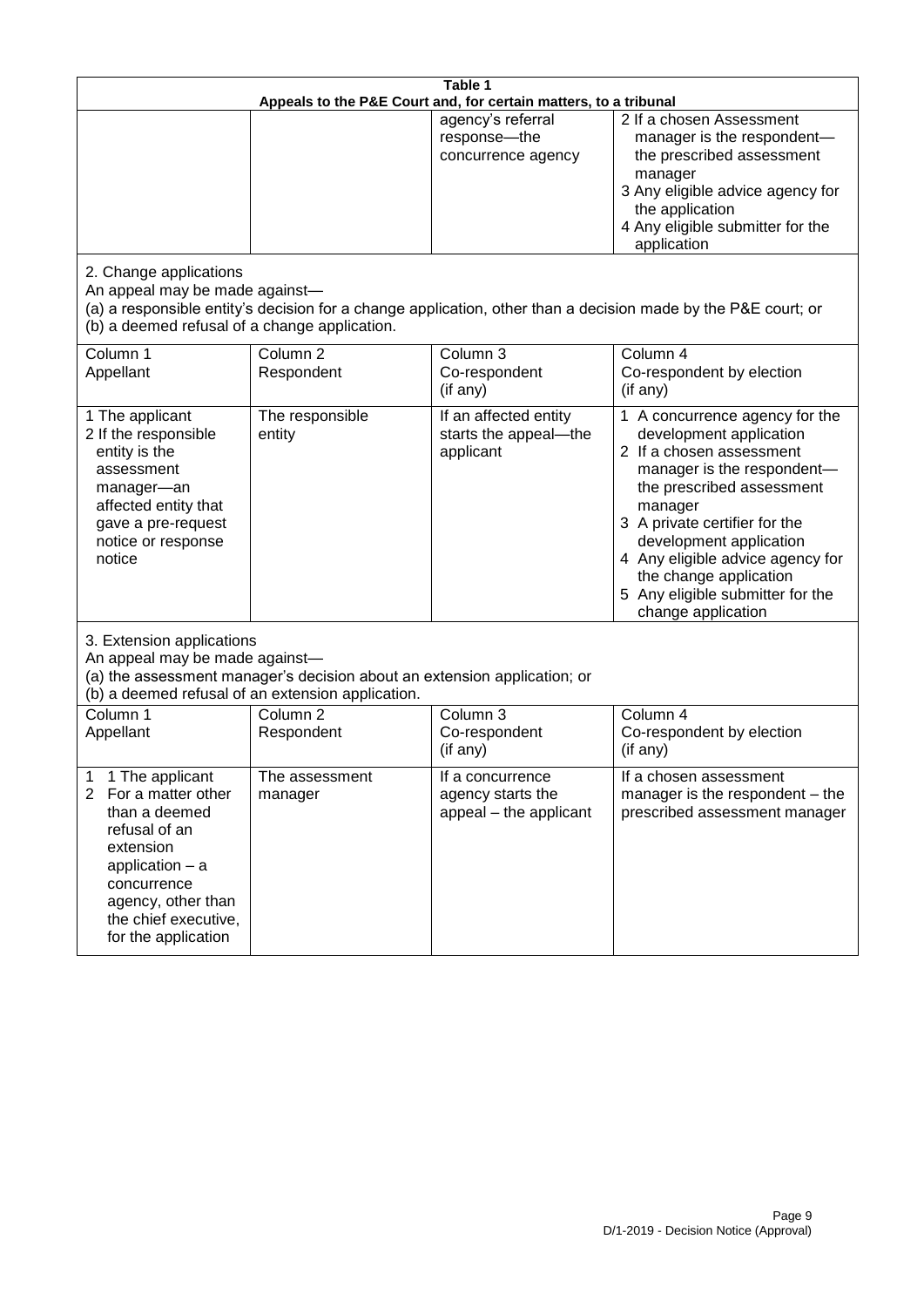#### **Table 1 Appeals to the P&E Court and, for certain matters, to a tribunal**

4. Infrastructure charges notices

- An appeal may be made against an infrastructure charges notice on 1 or more of the following grounds
- a) The notice involved an error relating to
	- (i) The application of the relevant adopted charge; or
- Examples of errors in applying an adopted charge
	- The incorrect application of gross floor area for a non-residential development
	- Applying an incorrect 'use category', under a regulation, to the development
	- (i) The working out of extra demands, for section 120; or
	- (ii) An offset or refund; or
- b) The was no decision about an offset or refund; or
- c) If the infrastructure charges notice states a refund will be given the timing for giving the refund; or
- d) The amount of the charge is so unreasonable that no reasonable relevant local government could have
- imposed the amount.

| Column 1                                                 | Column 2                                                                  | Column 3       | Column 4                  |
|----------------------------------------------------------|---------------------------------------------------------------------------|----------------|---------------------------|
| Appellant                                                | Respondent                                                                | Co-respondent  | Co-respondent by election |
|                                                          |                                                                           | $($ if any $)$ | (if any)                  |
| The person given the<br>Infrastructure charges<br>notice | The local government<br>that gave the<br>infrastructure charges<br>notice |                |                           |

5. Conversion applications

An appeal may be made against—

(a) the refusal of a conversion application; or

(b) a deemed refusal of a conversion application.

| Column 1<br>Appellant | Column 2<br>Respondent                                                  | Column 3<br>Co-respondent<br>$($ if any $)$ | Column 4<br>Co-respondent by election<br>$($ if any $)$ |
|-----------------------|-------------------------------------------------------------------------|---------------------------------------------|---------------------------------------------------------|
| The applicant         | The local government<br>to which the conversion<br>application was made |                                             |                                                         |

6. Enforcement notices

An appeal may be made against the decision to give an enforcement notice.

| Column 1<br>Appellant                      | Column 2<br>Respondent       | Column 3<br>Co-respondent<br>(if any) | Column 4<br>Co-respondent by election<br>(if any)                                                                                                                          |
|--------------------------------------------|------------------------------|---------------------------------------|----------------------------------------------------------------------------------------------------------------------------------------------------------------------------|
| The person given the<br>enforcement notice | The enforcement<br>authority |                                       | If the enforcement authority is<br>not the local government for<br>the premises in relation to which<br>the offence is alleged to have<br>happened-the local<br>government |

#### **Table 2 Appeals to the P&E Court only**

1. Appeals from tribunal

An appeal may be made against a decision of a tribunal, other than a decision under

section 252, on the ground of—

(a) an error or mistake in law on the part of the tribunal; or

(b) jurisdictional error.

| Column 1<br>Appellant                             | Column 2<br>Respondent                                    | Column 3<br>Co-respondent<br>$($ if any $)$ | Column 4<br>Co-respondent by election<br>(if any) |
|---------------------------------------------------|-----------------------------------------------------------|---------------------------------------------|---------------------------------------------------|
| A party to the<br>proceedings for the<br>decision | The other party to the<br>proceedings for the<br>decision | ۰                                           |                                                   |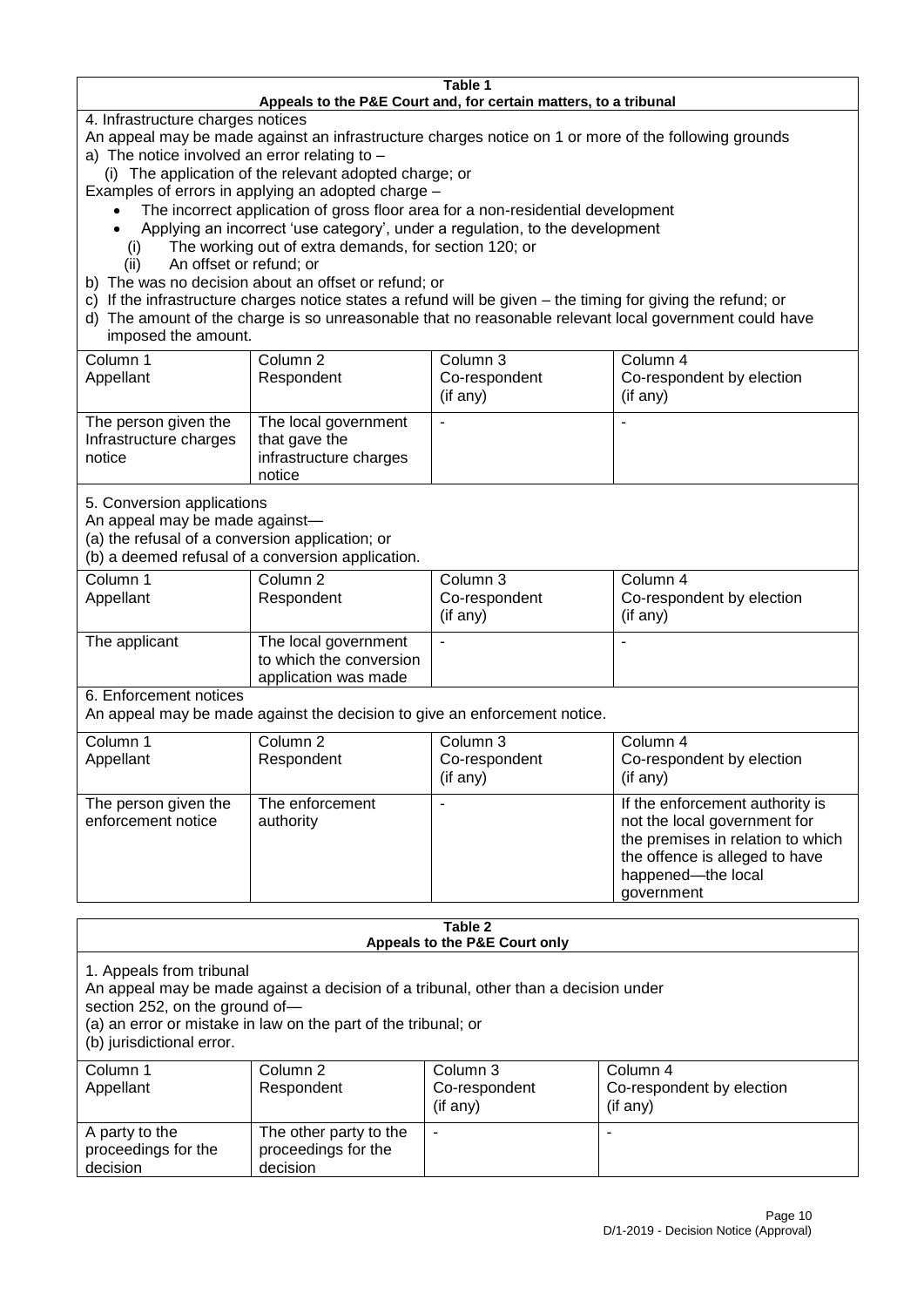#### **Table 2 Appeals to the P&E Court only**

2. Eligible submitter appeals

An appeal may be made against the decision to give a development approval, or an approval for a change application, to the extent that the decision relates to—

(a) any part of the development application for the development approval that required impact assessment; or (b) a variation request.

| Column 1<br>Appellant                                                                                                                                                                        | Column 2<br>Respondent                                                                                                     | Column 3<br>Co-respondent<br>$($ if any $)$                                                                               | Column 4<br>Co-respondent by election<br>$($ if any $)$ |
|----------------------------------------------------------------------------------------------------------------------------------------------------------------------------------------------|----------------------------------------------------------------------------------------------------------------------------|---------------------------------------------------------------------------------------------------------------------------|---------------------------------------------------------|
| 1 For a development<br>application-an<br>eligible submitter for<br>the development<br>application<br>2 For a change<br>application-an<br>eligible submitter for<br>the change<br>application | 1 For a development<br>application-the<br>assessment<br>manager<br>2 For a change<br>application-the<br>responsible entity | 1 The applicant<br>2 If the appeal is<br>about a concurrence<br>agency's referral<br>response---the<br>concurrence agency | Another eligible<br>submitter for the<br>application    |
| 3. Eligible submitter and eligible advice agency appeals                                                                                                                                     |                                                                                                                            |                                                                                                                           |                                                         |

3. Eligible submitter and eligible advice agency appeals

An appeal may be made against a provision of a development approval, or failure to

include a provision in the development approval, to the extent the matter relates to—

(a) any part of the development application or the change application, for the development approval, that required impact assessment; or

(b) a variation request.

| Column 1<br>Appellant                                                                                                                                                                                                                                                                         | Column <sub>2</sub><br>Respondent                                                                                          | Column 3<br>Co-respondent<br>(if any)                                                                                   | Column <sub>4</sub><br>Co-respondent by election<br>(if any) |
|-----------------------------------------------------------------------------------------------------------------------------------------------------------------------------------------------------------------------------------------------------------------------------------------------|----------------------------------------------------------------------------------------------------------------------------|-------------------------------------------------------------------------------------------------------------------------|--------------------------------------------------------------|
| 1 For a development<br>application-an<br>eligible submitter for<br>the development<br>application<br>2 For a change<br>application-an<br>eligible submitter for<br>the change<br>application<br>3 An eligible advice<br>agency for the<br>development<br>application or<br>change application | 1 For a development<br>application-the<br>assessment<br>manager<br>2 For a change<br>application-the<br>responsible entity | 1 The applicant<br>2 If the appeal is<br>about a concurrence<br>agency's referral<br>response-the<br>concurrence agency | Another eligible submitter for the<br>application            |
| 4. Compensation claims<br>An appeal may be made against-<br>(a) a decision under section 32 about a compensation claim; or<br>(b) a decision under section 265 about a claim for compensation; or<br>(c) a deemed refusal of a claim under paragraph (a) or (b).                              |                                                                                                                            |                                                                                                                         |                                                              |
| Column 1<br>Appellant                                                                                                                                                                                                                                                                         | Column $2$<br>Respondent                                                                                                   | Column 3<br>Co-respondent<br>(if any)                                                                                   | Column 4<br>Co-respondent by election<br>(if any)            |
| A person dissatisfied<br>with the decision                                                                                                                                                                                                                                                    | The local<br>government to which<br>the claim was made                                                                     |                                                                                                                         |                                                              |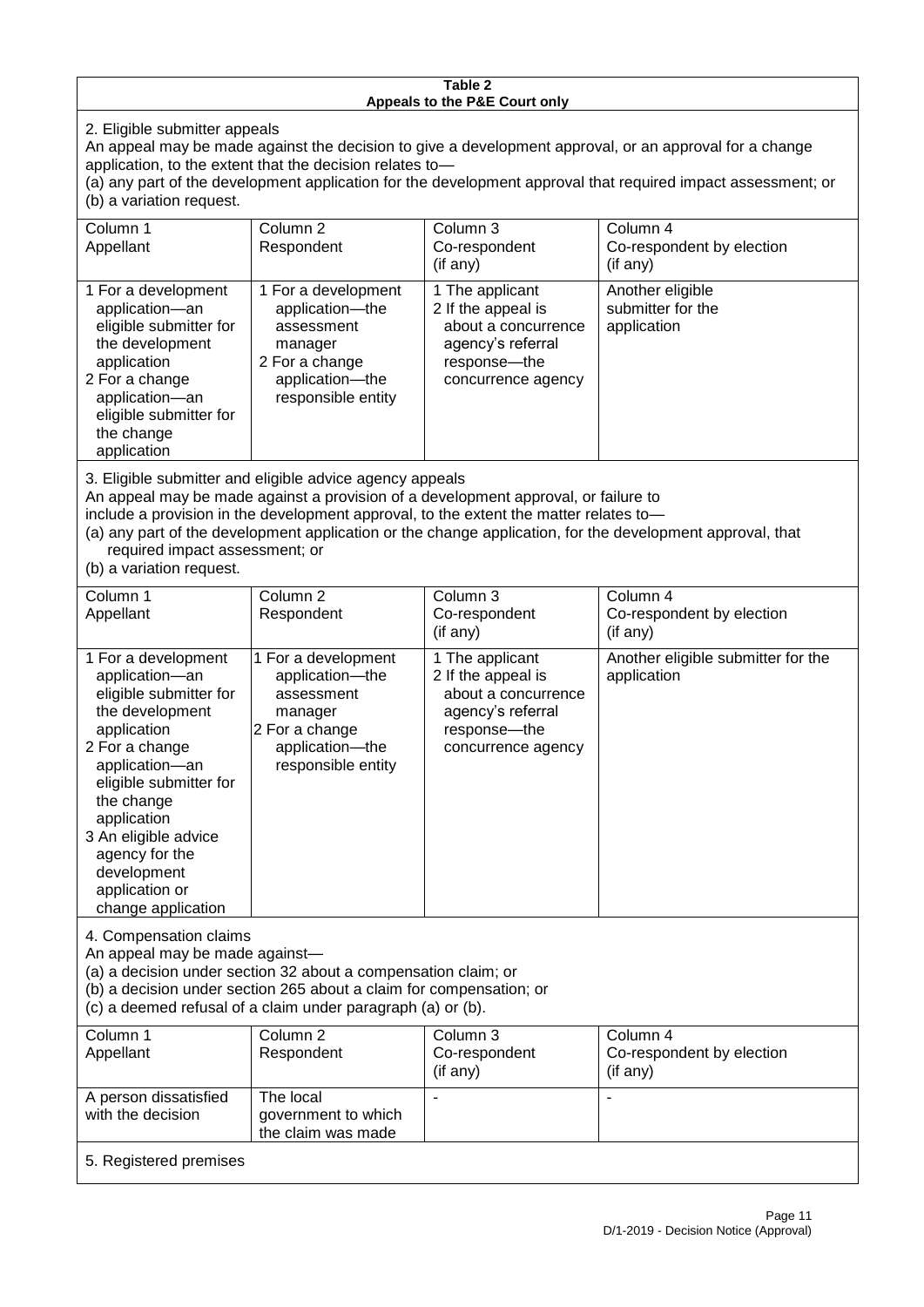| Table 2<br>Appeals to the P&E Court only                                                                                                                                                                                                                                                                             |                                   |                                                  |                                                                                                                                                                             |  |
|----------------------------------------------------------------------------------------------------------------------------------------------------------------------------------------------------------------------------------------------------------------------------------------------------------------------|-----------------------------------|--------------------------------------------------|-----------------------------------------------------------------------------------------------------------------------------------------------------------------------------|--|
| An appeal may be made against a decision of the Minister under chapter 7, part 4.                                                                                                                                                                                                                                    |                                   |                                                  |                                                                                                                                                                             |  |
| Column 1<br>Appellant                                                                                                                                                                                                                                                                                                | Column <sub>2</sub><br>Respondent | Column 3<br>Co-respondent<br>(if any)            | Column 4<br>Co-respondent by election<br>(if any)                                                                                                                           |  |
| 1 A person given a<br>decision notice about<br>the decision<br>2 If the decision is to<br>register premises or<br>renew the<br>registration of<br>premises-an owner<br>or occupier of<br>premises in the<br>affected area for the<br>registered premises<br>who is dissatisfied<br>with the decision                 | The Minister                      |                                                  | If an owner or occupier starts the<br>appeal - the owner of the<br>registered premises                                                                                      |  |
| 6. Local laws<br>An appeal may be made against a decision of a local government, or conditions applied,<br>under a local law about-<br>(a) the use of premises, other than a use that is the natural and ordinary consequence of prohibited<br>development; or<br>(b) the erection of a building or other structure. |                                   |                                                  |                                                                                                                                                                             |  |
| Column 1<br>Appellant                                                                                                                                                                                                                                                                                                | Column <sub>2</sub><br>Respondent | Column <sub>3</sub><br>Co-respondent<br>(if any) | Column 4<br>Co-respondent by election<br>(if any)                                                                                                                           |  |
| A person who-<br>(a) applied for the<br>decision; and<br>(b) is dissatisfied with<br>the decision or<br>conditions.                                                                                                                                                                                                  | The local government              | $\blacksquare$                                   |                                                                                                                                                                             |  |
|                                                                                                                                                                                                                                                                                                                      |                                   | Table 3<br>Appeals to the tribunal only          |                                                                                                                                                                             |  |
| 1. Building advisory agency appeals<br>An appeal may be made against giving a development approval for building work to the extent the building<br>work required code assessment against the building assessment provisions.                                                                                         |                                   |                                                  |                                                                                                                                                                             |  |
| Column 1<br>Appellant                                                                                                                                                                                                                                                                                                | Column 2<br>Respondent            | Column 3<br>Co-respondent<br>(if any)            | Column 4<br>Co-respondent by election<br>(if any)                                                                                                                           |  |
| A building advisory<br>agency for the<br>development application<br>related to the approval                                                                                                                                                                                                                          | The assessment<br>manager         | The applicant                                    | 1 A concurrence agency for the<br>development application<br>related to the approval<br>2 A private certifier for the<br>development application<br>related to the approval |  |
| 3. Certain decisions under the Building Act and the Plumbing and Drainage Act<br>An appeal may be made against a decision under-<br>(a) the Building Act, other than a decision made by the Queensland Building and Construction Commission; or<br>(b) the Plumbing and Drainage Act, part 4 or 5.                   |                                   |                                                  |                                                                                                                                                                             |  |
| Column 1<br>Appellant                                                                                                                                                                                                                                                                                                | Column <sub>2</sub><br>Respondent | Column 3<br>Co-respondent<br>(if any)            | Column 4<br>Co-respondent by election<br>(if any)                                                                                                                           |  |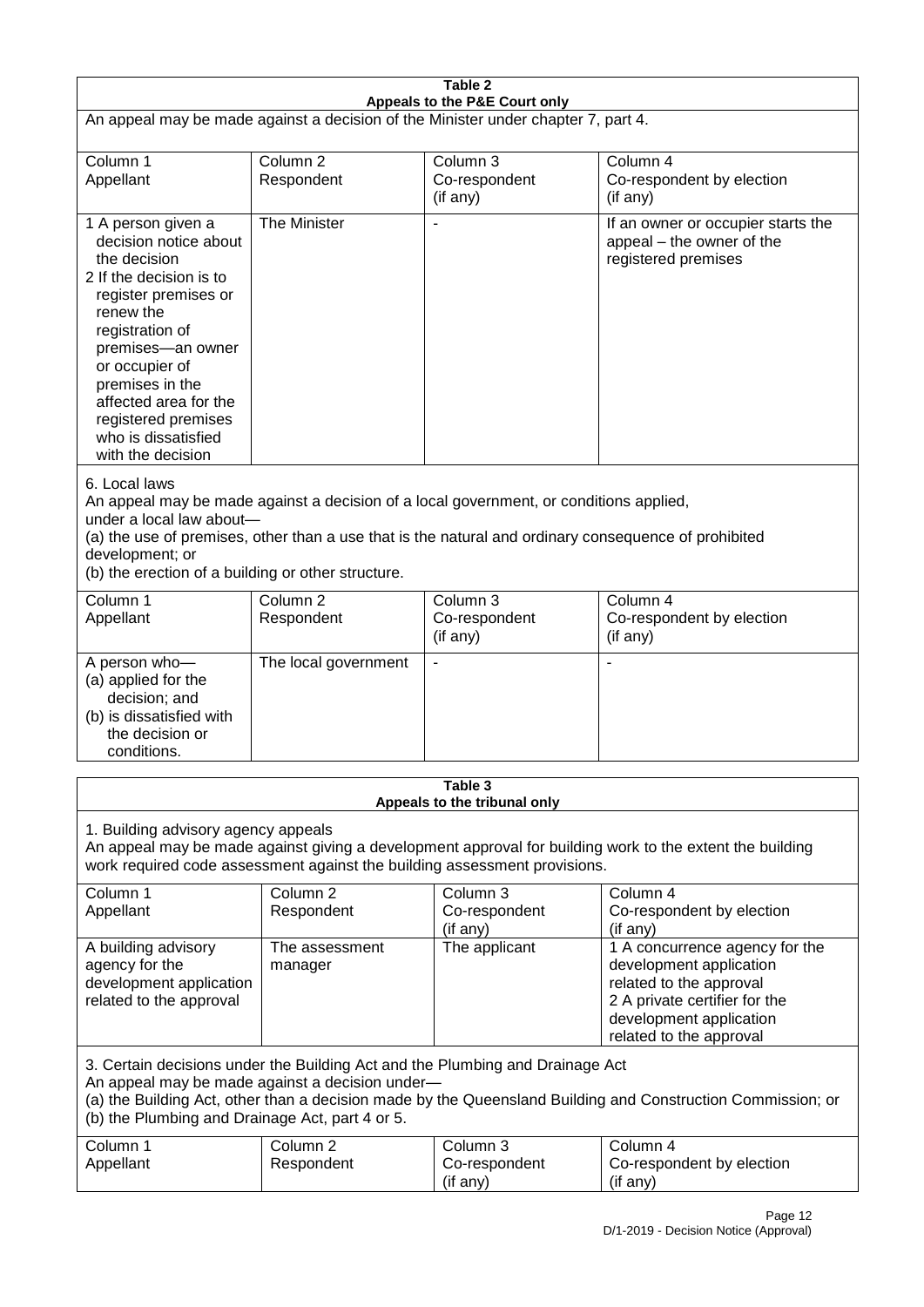| Table 3                                                                                                                                                                                                                              |                                                              |                              |                           |  |
|--------------------------------------------------------------------------------------------------------------------------------------------------------------------------------------------------------------------------------------|--------------------------------------------------------------|------------------------------|---------------------------|--|
|                                                                                                                                                                                                                                      |                                                              | Appeals to the tribunal only |                           |  |
| A person who received,<br>or was entitled to<br>receive, notice of the<br>decision                                                                                                                                                   | The person who made<br>the decision                          |                              |                           |  |
| 4. Local government failure to decide application under the Building Act<br>An appeal may be made against a local government's failure to decide an application under the Building Act<br>within the period required under that Act. |                                                              |                              |                           |  |
| Column 1                                                                                                                                                                                                                             | Column 2                                                     | Column 3                     | Column 4                  |  |
| Appellant                                                                                                                                                                                                                            | Respondent                                                   | Co-respondent                | Co-respondent by election |  |
|                                                                                                                                                                                                                                      |                                                              | (if any)                     | (if any)                  |  |
| A person who was<br>entitled to receive,<br>notice of the decision                                                                                                                                                                   | The local government<br>to which the<br>application was made |                              |                           |  |